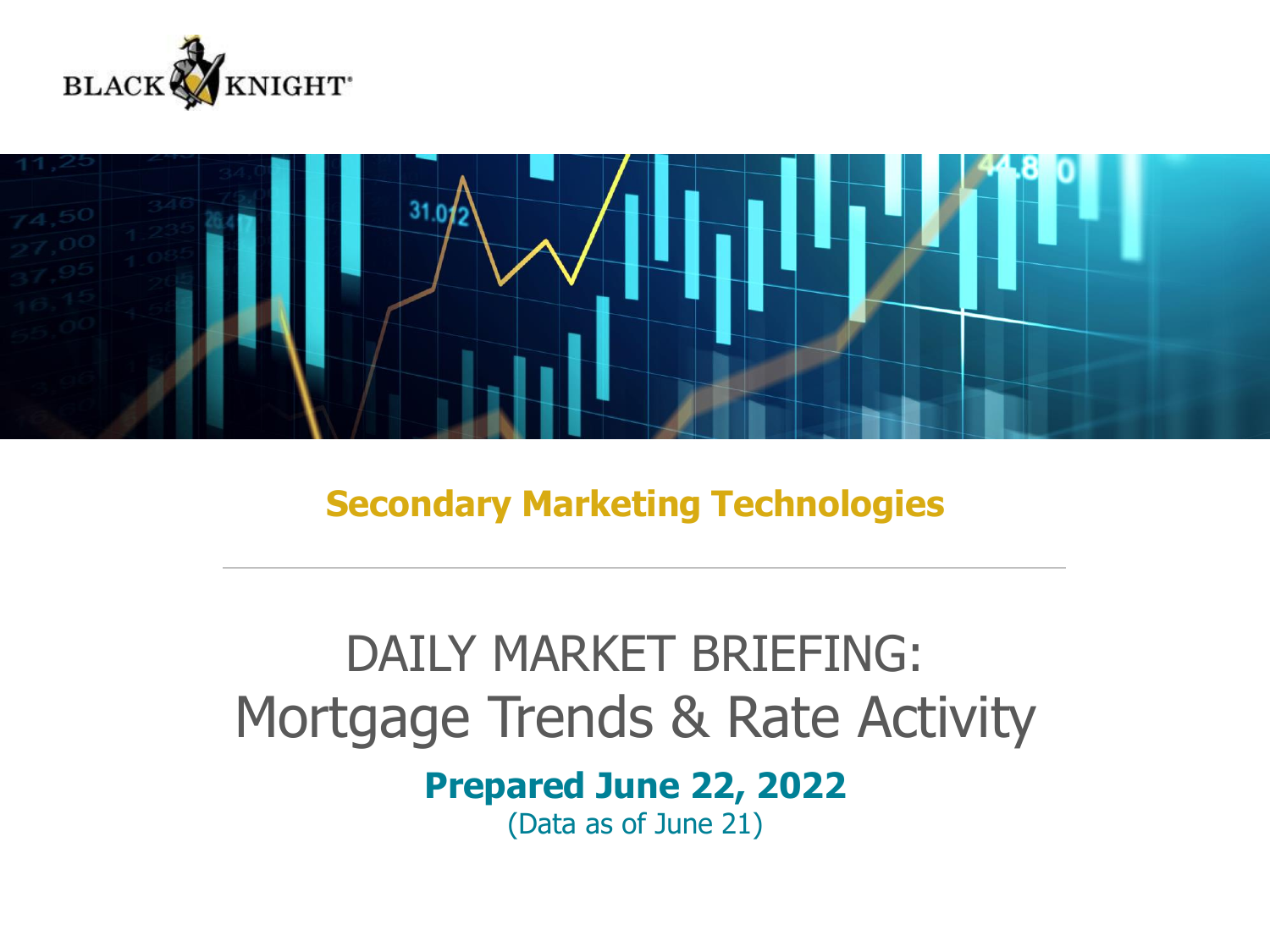# **MARKET RATE INDICES**



| Market Index                    | <b>Current Rate</b> | 1-Day Delta | 7-Day Delta | 4-Week Delta |
|---------------------------------|---------------------|-------------|-------------|--------------|
| 30 YR Conforming                | 6.01%               | 6 bps       | 6 bps       | 58 bps       |
| 30 YR Jumbo<br>and the state of | 5.40%               | (14 bps)    | $10$ bps    | 40 bps       |
| 30 YR FHA                       | 5.75%               | 6 bps       | 13 bps      | 43 bps       |
| <b>30 YR VA</b>                 | 5.55%               | 3 bps       | 9 bps       | 42 bps       |

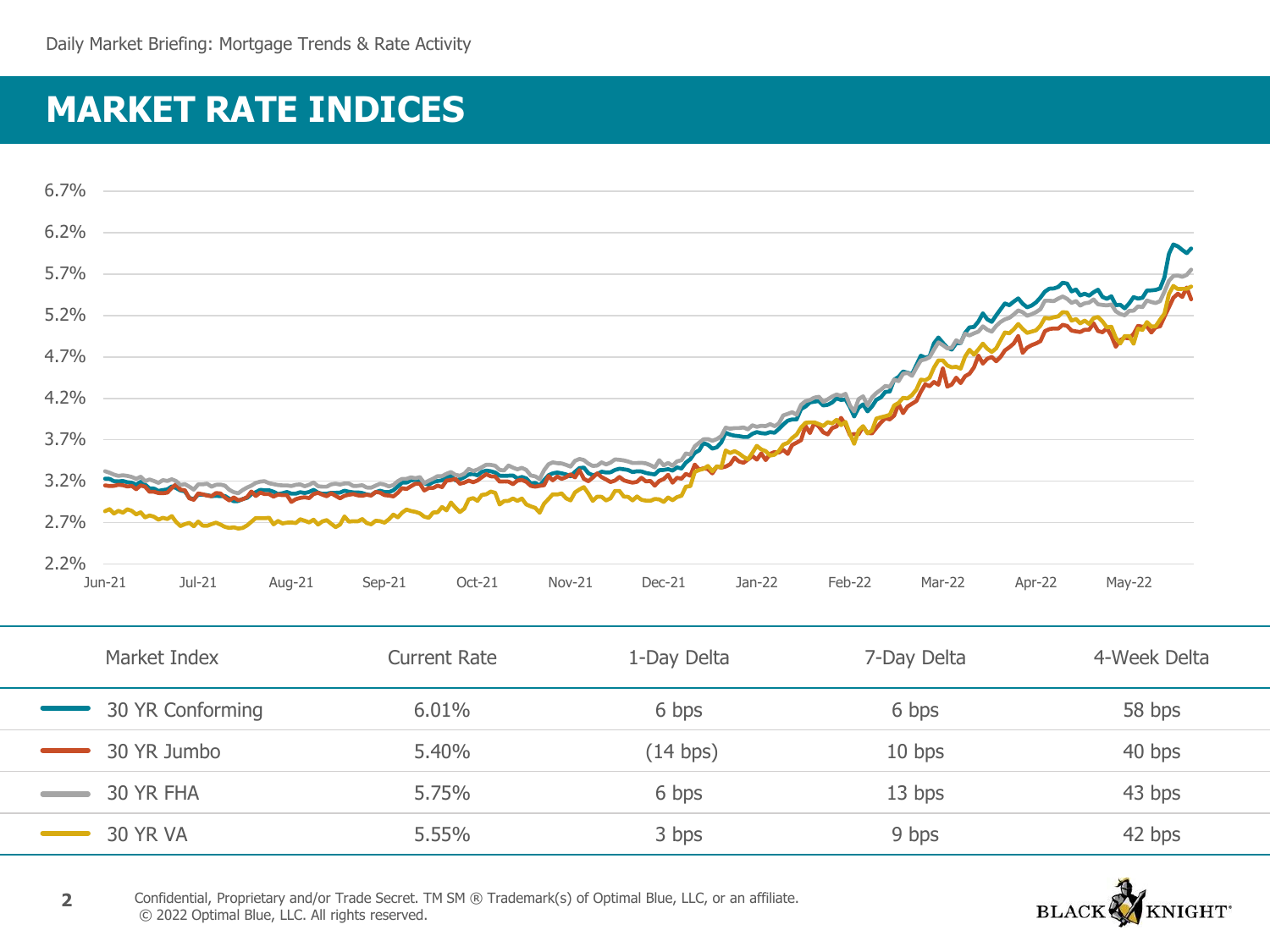## **30-YR CONFORMING TO 10-YR TREASURY RATE SPREAD**



| Market Index          | Current Value | 1-Day Delta | 7-Day Delta | 4-Week Delta |
|-----------------------|---------------|-------------|-------------|--------------|
| 10-YR Treasury        | 3.31%         | 6 bps       | (12 bps)    | 47 bps       |
| 30-YR Conforming      | 6.01%         | 6 bps       | 6 bps       | 58 bps       |
| 10-YR to 30-YR Spread | 2.70%         | $(0$ bps)   | 18 bps      | $11$ bps     |

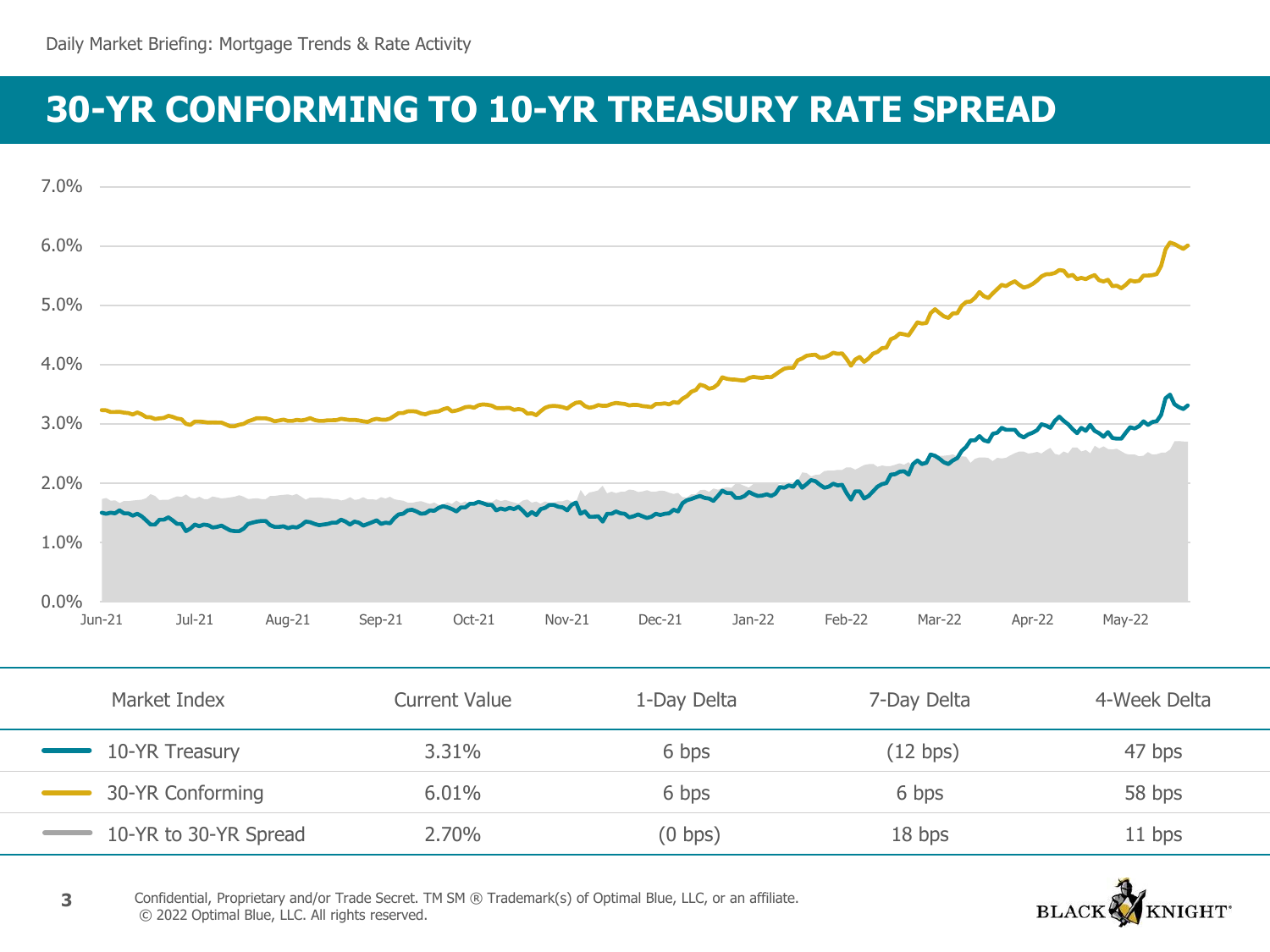# **RATE LOCK VOLUME BY LOAN PURPOSE**



| Market Volume Index<br>Total Volume indexed to 100 on<br>1/2/2020 | <b>Current Value</b> | 1-Day % Change | 7-Day % Change | 4-Week % Change |
|-------------------------------------------------------------------|----------------------|----------------|----------------|-----------------|
| Purchase                                                          | 147                  | 38.2%          | $(7.4\%)$      | 15.3%           |
| Cash-out Refinance                                                | 18                   | 3.1%           | 0.3%           | $(21.5\%)$      |
| Rate-Term Refinance                                               | b                    | $(16.3\%)$     | $(25.2\%)$     | $(20.4\%)$      |
| Total<br><u>and the state</u>                                     | 171                  | 30.6%          | $(7.4\%)$      | 8.3%            |
| Refinance Share*                                                  | 13.9%                | (469 bps)      | 3 bps          | (524 bps)       |

\*Refinance Share changes reflect inter-period delta

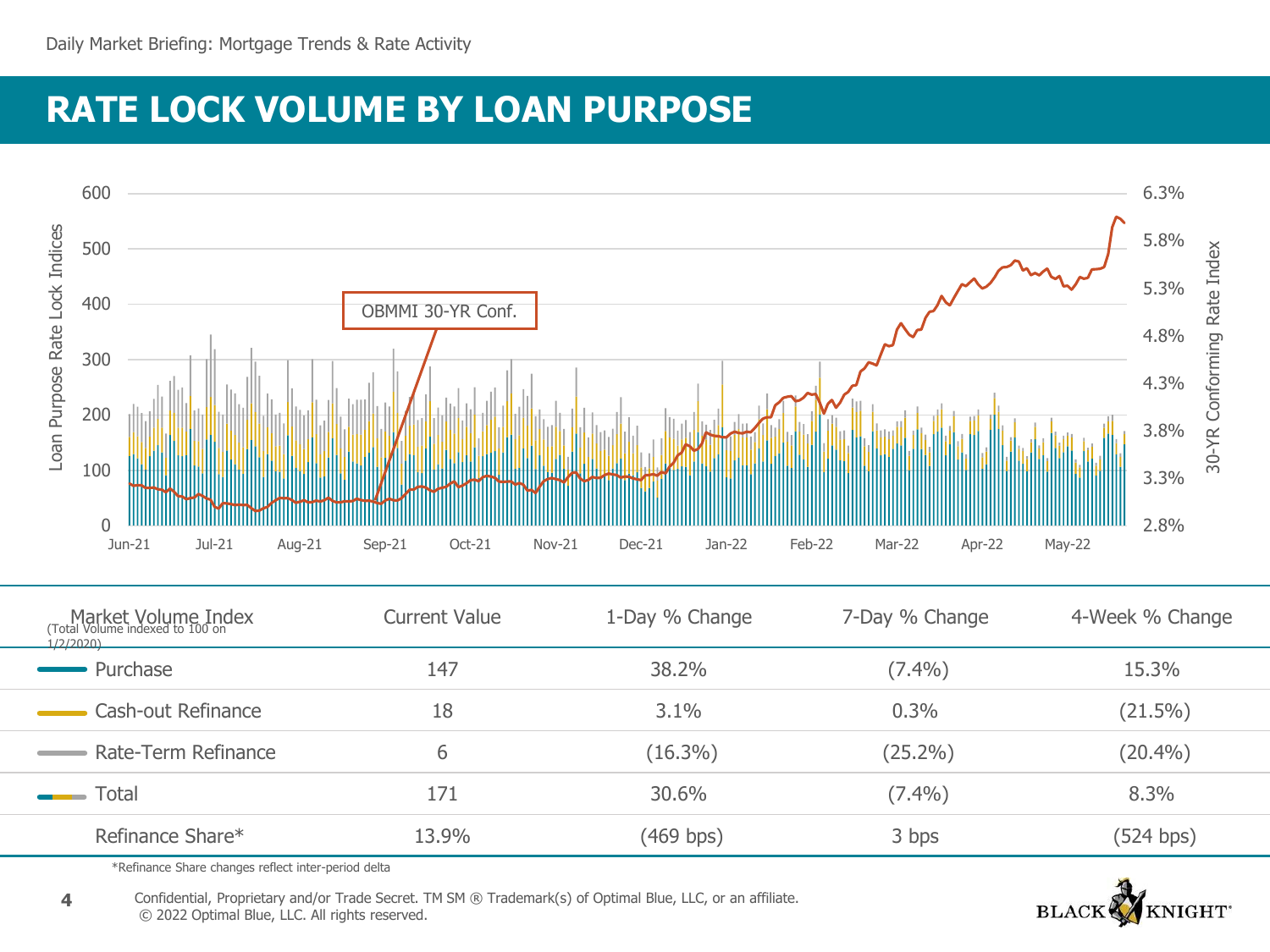# **MIX OF BUSINESS BY LOAN PRODUCT**



| Loan Product Mix       | <b>Current Value</b> | 1-Day Delta | 7-Day Delta | 4-Week Delta |
|------------------------|----------------------|-------------|-------------|--------------|
| <b>Conforming</b>      | 56.8%                | (33 bps)    | $10$ bps    | (239 bps)    |
| Non-Conforming         | 18.2%                | $243$ bps   | (191 bps)   | $255$ bps    |
| $\longrightarrow$ FHA  | 14.1%                | (259 bps)   | 58 bps      | (104 bps)    |
| $\longrightarrow$ VA   | 10.1%                | 41 bps      | $111$ bps   | 80 bps       |
| $\longrightarrow$ USDA | 0.8%                 | 8 bps       | 14 bps      | 8 bps        |

NIGHT<sup>\*</sup> **BLACK**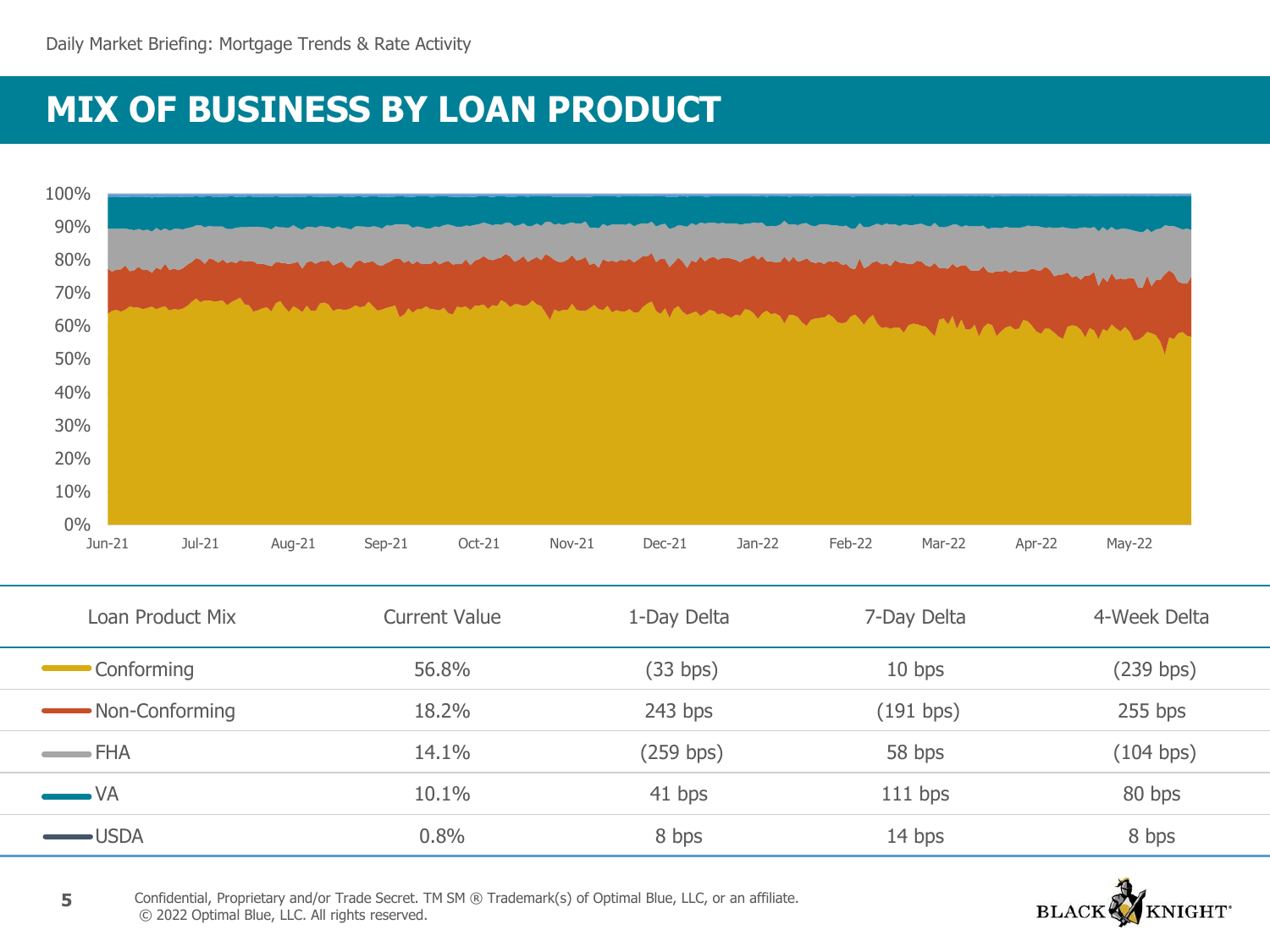## **PURCHASE & REFINANCE PULL-THROUGH RATES**



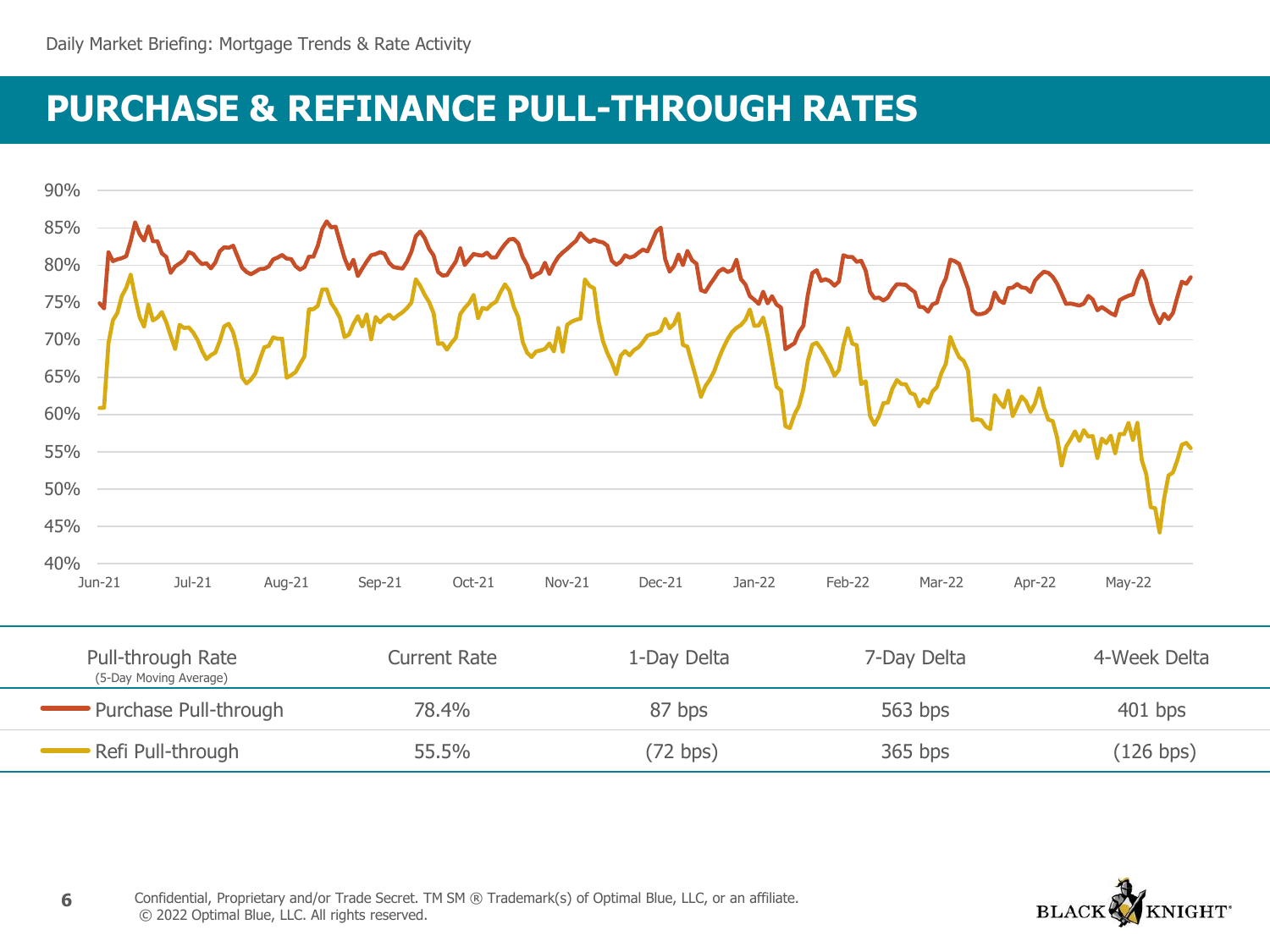### **BEST EFFORTS TO MANDATORY DELIVERY SPREADS**



| Best Efforts vs. Mandatory<br>(5-Day Moving Average) | <b>Current Spread</b> | 1-Day Delta | 7-Day Delta | 4-Week Delta |
|------------------------------------------------------|-----------------------|-------------|-------------|--------------|
| 30-YR Conforming                                     | 22 bps                | 5 bps       | 6 bps       | (16 bps)     |
| -15-YR Conforming                                    | 17 bps                | 4 bps       | 5 bps       | (3 bps)      |
| -30-YR Government                                    | 19 <sub>bps</sub>     | 7 bps       | 17 bps      | $(5$ bps)    |

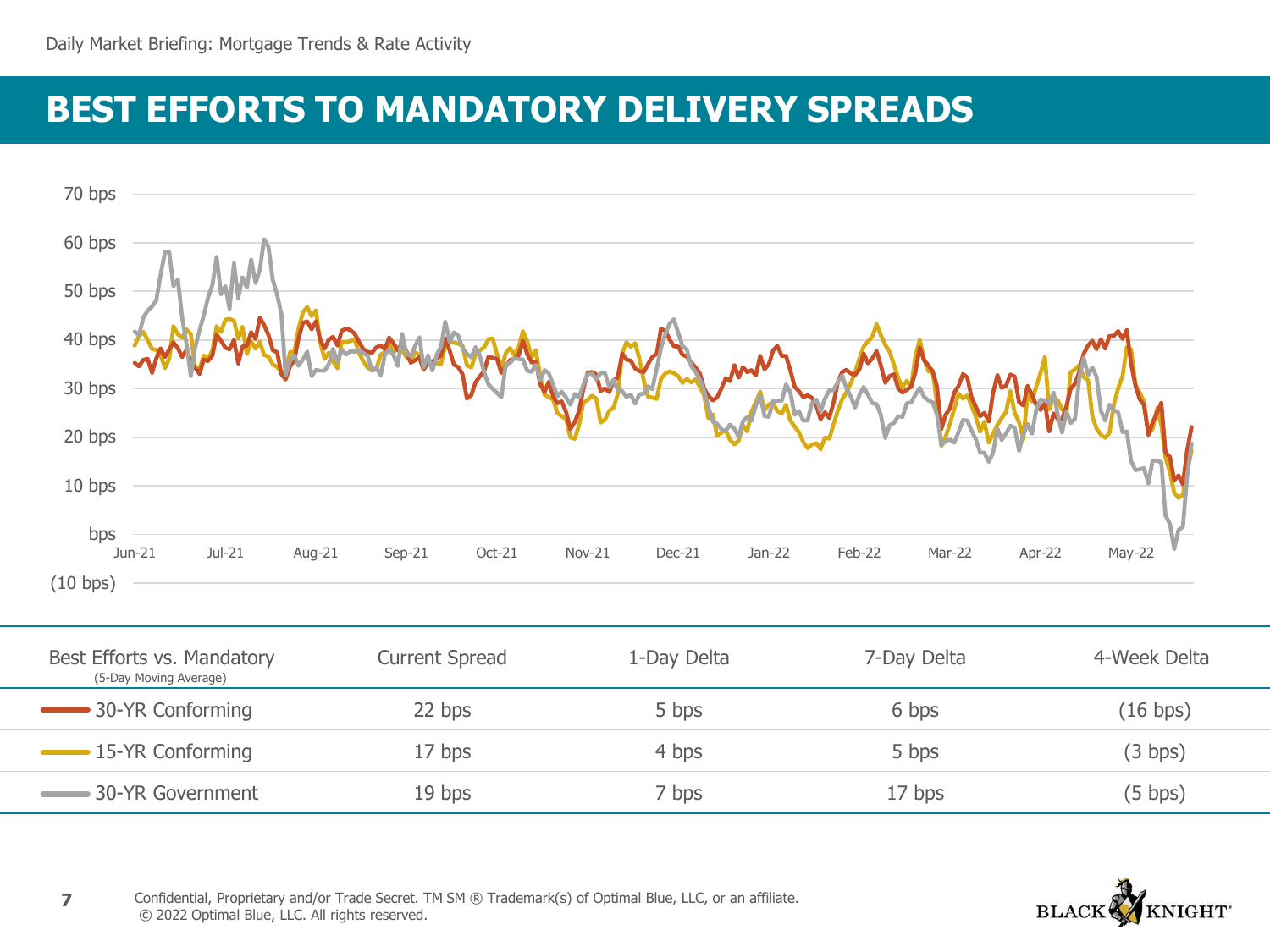### **WHOLE LOAN DELIVERY TO 30-YR TBA SPREADS**



| Whole Loan vs. 30-YR TBA<br>(5-Day Moving Average) | <b>Current Spread</b> | 1-Day Delta | 7-Day Delta | 4-Week Delta |
|----------------------------------------------------|-----------------------|-------------|-------------|--------------|
| Best Ex vs UMBS 2.5                                | 298 bps               | 13 bps      | 40 bps      | 36 bps       |
| Best Ex vs. GNMA 2.5                               | $424$ bps             | 28 bps      | 32 bps      | 27 bps       |
| Cash Window vs. UMBS 2.5                           | $147$ bps             | (38 bps)    | (41 bps)    | (45 bps)     |